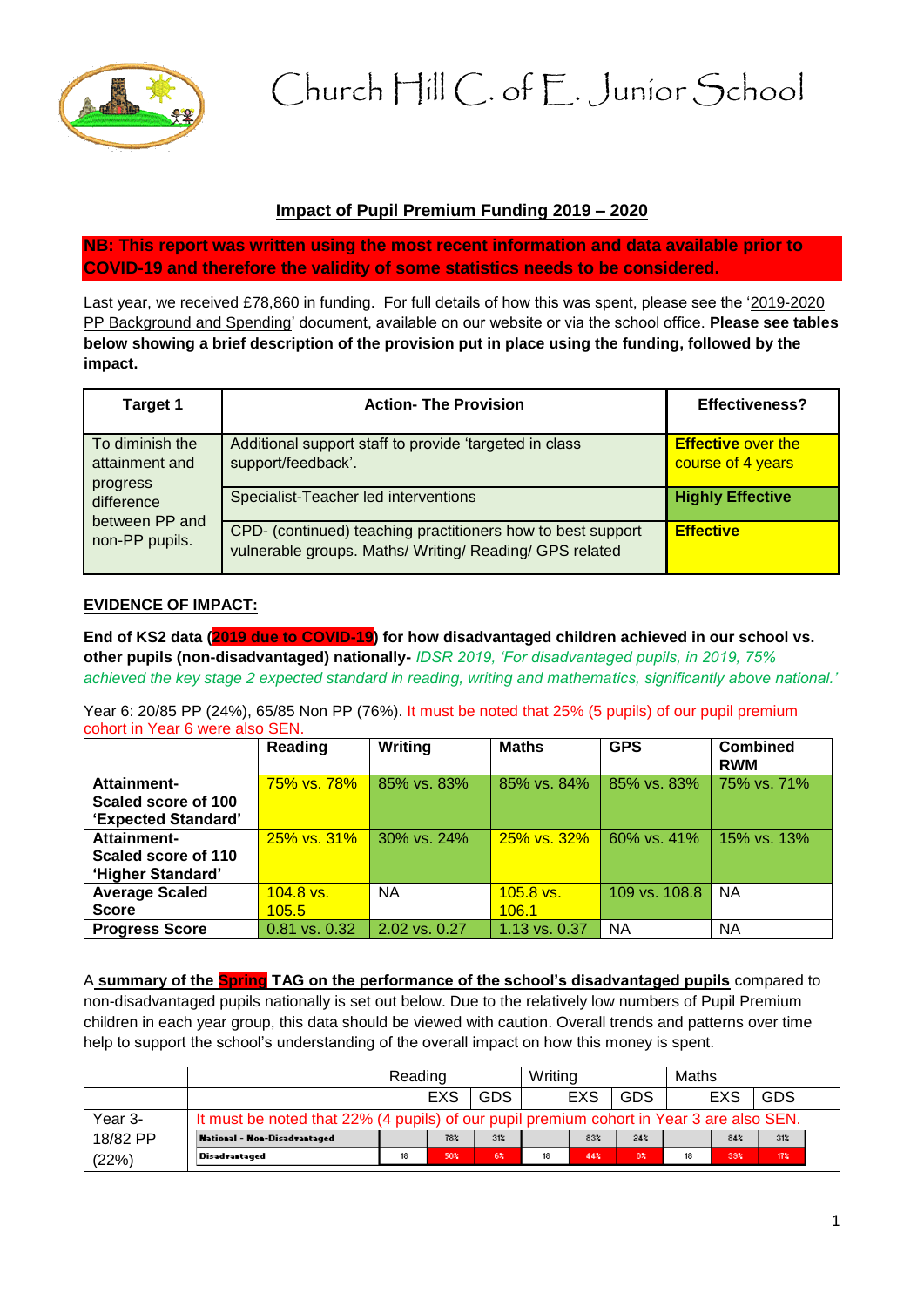

| Year 4-  | It must be noted that 33% (4 pupils) of our pupil premium cohort in Year 4 are also SEN. |    |     |      |    |     |     |    |                 |       |
|----------|------------------------------------------------------------------------------------------|----|-----|------|----|-----|-----|----|-----------------|-------|
| 11/89 PP | National - Non-Disadvantaged                                                             |    | 78% | 31.4 |    | 83% | 24/ |    | 84 <sub>2</sub> | 31<   |
| (12%)    | Disadvantaged                                                                            | 11 | 27% | 18%  | 11 | 27% | 0%  | 11 | 36%             | $0\%$ |
| Year 5-  | It must be noted that 27% (4 pupils) of our pupil premium cohort in Year 5 are also SEN. |    |     |      |    |     |     |    |                 |       |
| 15/88 PP | National Non-Disadvantaged                                                               |    | 78% | 31%  |    | 83% | 24% |    | 84%             | 31%   |
| (17%)    | <b>Disadvantaged</b>                                                                     | 15 | 53% | 13%  | 15 | 53% | 13% | 15 | 73%             | 13%   |

### **Book Audit December 2019**

- The majority of PP pupils had evidence of adult support within their books and were being challenged with appropriate tasks.
- Best practice showed challenge using mastery and blue pen interventions.

Due to COVID-19, we unable to test progress between Aut2 and Spring2 for our **specialist teacher-led interventions**. Data from 2018-19 evidenced that in Reading 70% of pupils maintained or increased their standardised score. On average, it increased by 4.3 standardised points. In Maths, 86% of pupils increased their test scores. On average, they achieved 7 more marks in the space of a term. Both of these progress measures marked more progress than those not in receipt of the intervention.

### **Pupil Survey March 2020**

- 100% of pupils who attended tuition stated that it improved their understanding of the subject and allowed them to apply their skills more confidently in lesson.
- Maths was found to be the most popular subject, followed closely by Reading.
- 100% of pupils felt that the interventions in school were beneficial, especially for Reading, Writing, Maths and Grammar.
- *'Mrs x explains what do to and does it with us which builds my confidence. I prefer this style of learning to in class teaching'.*
- *'I love Maths more now!'*

| Target 2                                                          | <b>Action- The Provision</b>                                                                                                                                                   | <b>Effectiveness?</b>             |
|-------------------------------------------------------------------|--------------------------------------------------------------------------------------------------------------------------------------------------------------------------------|-----------------------------------|
| To ensure the<br>emotional, social<br>and personal<br>needs of PP | Pastoral role to continue for a third year to support pupils and<br>families who are vulnerable with behavioural, social and emotional<br>needs.                               | <b>Highly</b><br><b>Effective</b> |
| pupils are well<br>developed.                                     | Due to a high proportion of our PP children also being on the SEN<br>register (18% 2019/2020), Ed Psych to assess children across the<br>school - as identified by our SENDCo. | <b>Effective</b>                  |

# **EVIDENCE OF IMPACT:**

14 Pupil Premium pupils worked with our **pastoral role** this year and made excellent progress. Our Boxall profiles showed an increase value of  $+1.2$  on average in areas such as accommodating others, participating constructively, accepting constraints, connecting experiences and insightfulness. There was also a decrease in value of -1.3 on average in areas such as self-negating, insecurities and negativism of self and others.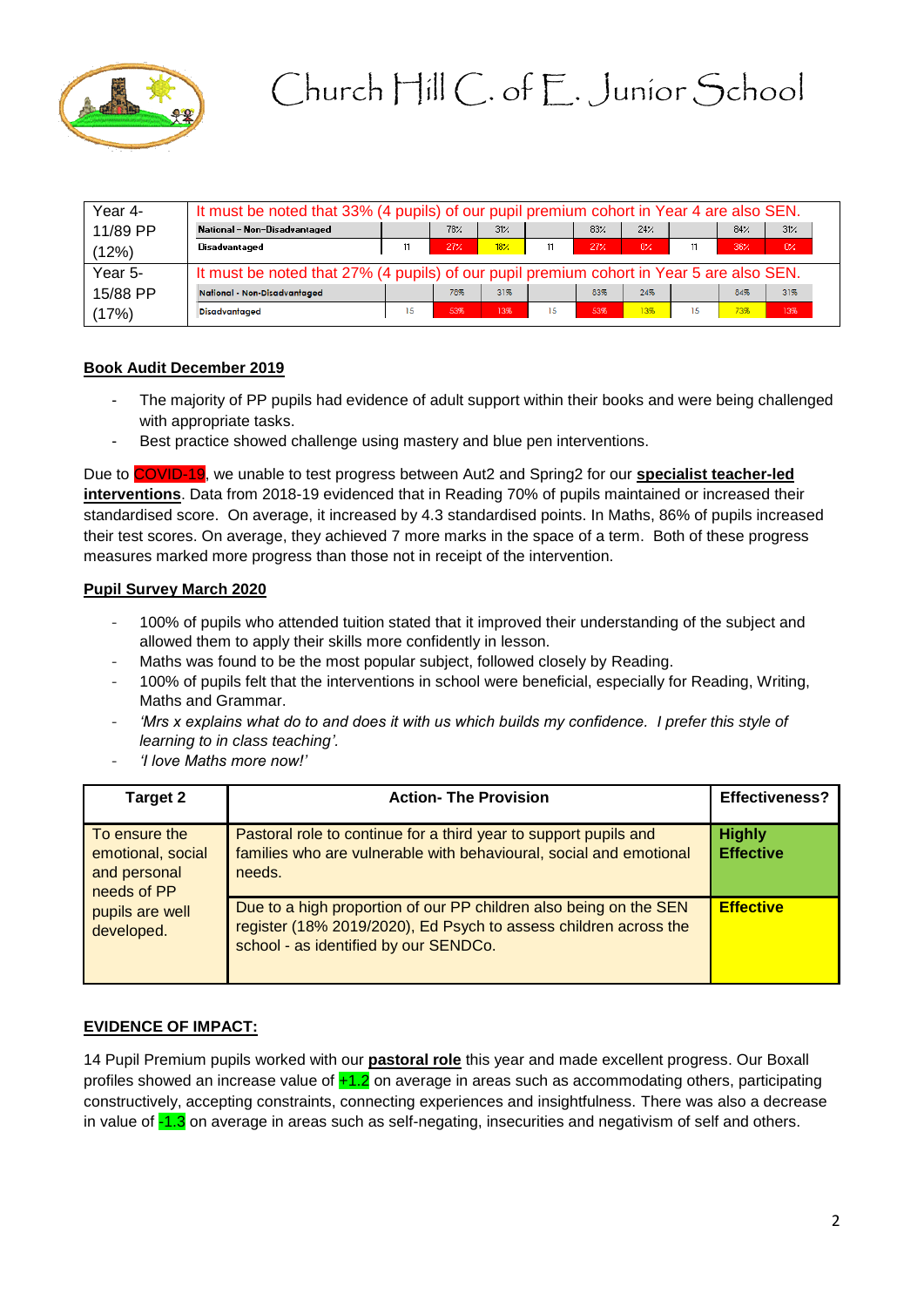

2 Pupil Premium pupils were identified for assessment by the **Ed Psychologist**. As a result:

- 1 pupil has been diagnosed with Autism allowing the pupil to access Autism Outreach. This has also supported the case for an Educational Health Care Plan which will permit the school to access further provision for the pupil.
- 1 assessment has enabled the school to identify the rapid progress a pupil has made because of the interventions put in place.

### **Pupil Survey March 2020**

- "Mrs x helped me during Lego Therapy to talk about my feelings".
- "I enjoyed talking to Mrs x whilst doing some Art at the same time. This really helped me to stay calm *and think about the positive things in life. I also knew her room was a safe place to go."*

| Target 3                                                                                               | <b>Action- The Provision</b>                                                                                                                                                     | <b>Effectiveness?</b>             |
|--------------------------------------------------------------------------------------------------------|----------------------------------------------------------------------------------------------------------------------------------------------------------------------------------|-----------------------------------|
| To ensure the behaviour of<br>PP pupils is well supported<br>during high profiles times of<br>the day. | Extra midday supervisor assistance to support new split<br>lunchtime - minimising the potential of behavioural and<br>emotional disruption during this high risk time of the day | <b>Highly</b><br><b>Effective</b> |

### **EVIDENCE OF IMPACT:**

| 2019-2020            | <b>Number of Incident</b> | <b>CHJS PP</b> | <b>CHJS Non PP</b> |
|----------------------|---------------------------|----------------|--------------------|
| Exclusion            |                           | $0\%$          | 0%                 |
| Seclusion            |                           | 25% (1 child)  | 75%                |
| 3 Warnings Letters   | 37                        | 19%            | 81%                |
| Racist Incidents     |                           | $0\%$          | 100%               |
| Homophobic Incidents | 9                         | 0%             | 100%               |
| <b>Bullying</b>      | 6                         | 0%             | 100%               |

| Target 4                                                      | <b>Action- The Provision</b>                                                                                  | <b>Effectiveness?</b>   |
|---------------------------------------------------------------|---------------------------------------------------------------------------------------------------------------|-------------------------|
| To develop parental<br>engagement and<br>support the families | Homework Club – to assist families in supporting completion of<br>homework                                    | <b>Highly Effective</b> |
| of PP pupils,<br>ensuring strong<br>home-school links.        | Parent Workshops- to support parent subject knowledge and<br>enhance the relationship between home and school | <b>Effective</b>        |
|                                                               | Life Enrichment activities for pupils, including: subs for trips<br>and free milk.                            | <b>Highly Effective</b> |

# **EVIDENCE OF IMPACT:**

19 PP children were invited to homework club due to concerns over homework. Of these, all 19 attended regularly and now hand in high-quality work on time. This is an increase of 10% attendance from last year.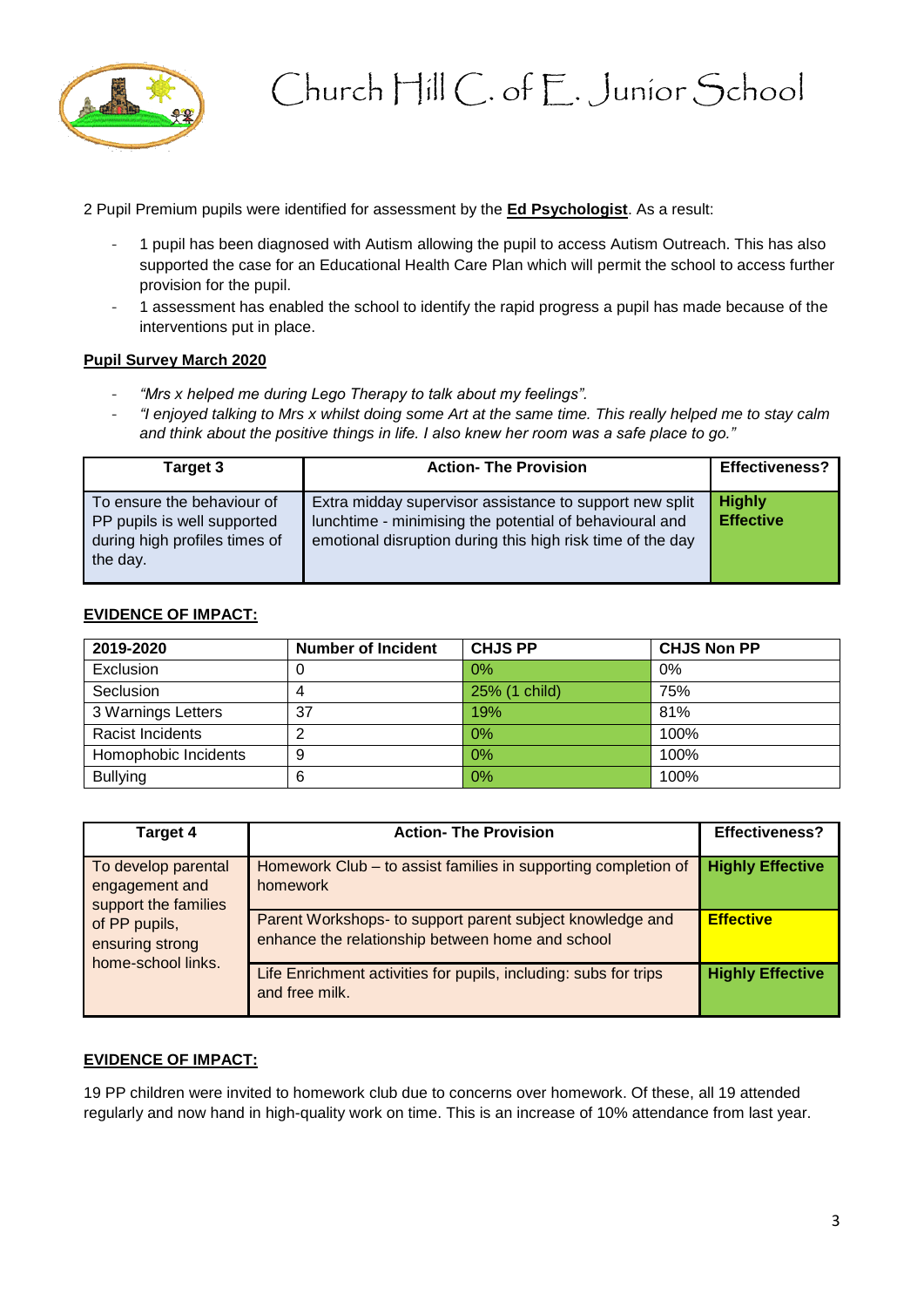

# Church Hill C. of E. Junior School

Last year, 45% of PP pupils participated in sporting activities before or after school in comparison to 41% of Non-PP pupils. This is an increase of 4% from 2017-2018. There is no measurable comparison as a result of COVID-19 closure of clubs.

Due to COVID-19 we were not able to measure parents attending workshops accurately however we will continue to look at how we can continue to virtually enhance these relationships. It must be noted that we featured on Radio Leicester, BBC Central News and many social media platforms- highlighting our success in going 'over and beyond' for our pupils and parents. Feedback from our home-learning survey further demonstrated this.

In 2019-20, 17 children accessed money from the funding for 10 different reasons in total to enrich their life. This resulted in 100% of PP pupils attending trips, taking part in extra-curricular musical lessons, accessing the required learning materials and wearing correct uniform.

# **Pupil Survey March 2020**

- *'I don't always have time to do my homework so homework club helped me get it done in time'.*
- Another pupil explained that homework club helps take the pressure off her parents as home life can sometimes be busy and there are lots of distractions.
- *'I would recommend homework club to other children'.*
- *'My Dad doesn't speak English so homework club really helps'*
- From a sample, all pupils said that the adults at homework club gave them a high quality support which they may not have had at home.

| Target 5                                 | <b>Action- The Provision</b>                                                                                                                                        | <b>Effectiveness?</b>                      |
|------------------------------------------|---------------------------------------------------------------------------------------------------------------------------------------------------------------------|--------------------------------------------|
| To increase<br>the attendance<br>% of PP | Education Welfare Officer to ensure children are attending school                                                                                                   | <b>Effective when</b><br>run across a year |
| pupils.                                  | Attendance Reward System to increase attendance                                                                                                                     | <b>Effective when</b><br>run across a year |
|                                          | Computing equipment and software packages to engage, motivate and<br>support the running of interventions and support families with limited<br>computing knowledge. | <b>Effective when</b><br>run across a year |

#### **EVIDENCE OF IMPACT:**

| Sessions missed due to absence |                                                |                              |                      | <b>Persistent Absentees (10% or more)</b>                |                         |
|--------------------------------|------------------------------------------------|------------------------------|----------------------|----------------------------------------------------------|-------------------------|
| <b>NOR</b>                     | <b>School Dis</b><br>Aug '19-13rd<br>March '20 | <b>National</b><br>2018-2019 | No. of<br><b>PAs</b> | <b>School Dis</b><br>Aug '19-13rd<br>March <sub>20</sub> | National %<br>2018-2019 |
| <b>PP: 58</b>                  | 7%                                             | 4.0%                         | 11                   | 19%                                                      | 8.2                     |

OVID-19 NB: 7 would have not been PA if we were able to implement the EWO intervention post March over time. This would have also improved the sessions missed as evidenced in the 2018-2019 impact analysis.

#### **Conclusions**

Continue with 1:1 specialist teacher-led interventions and support in the classroom however continue to ensure this is robustly monitored